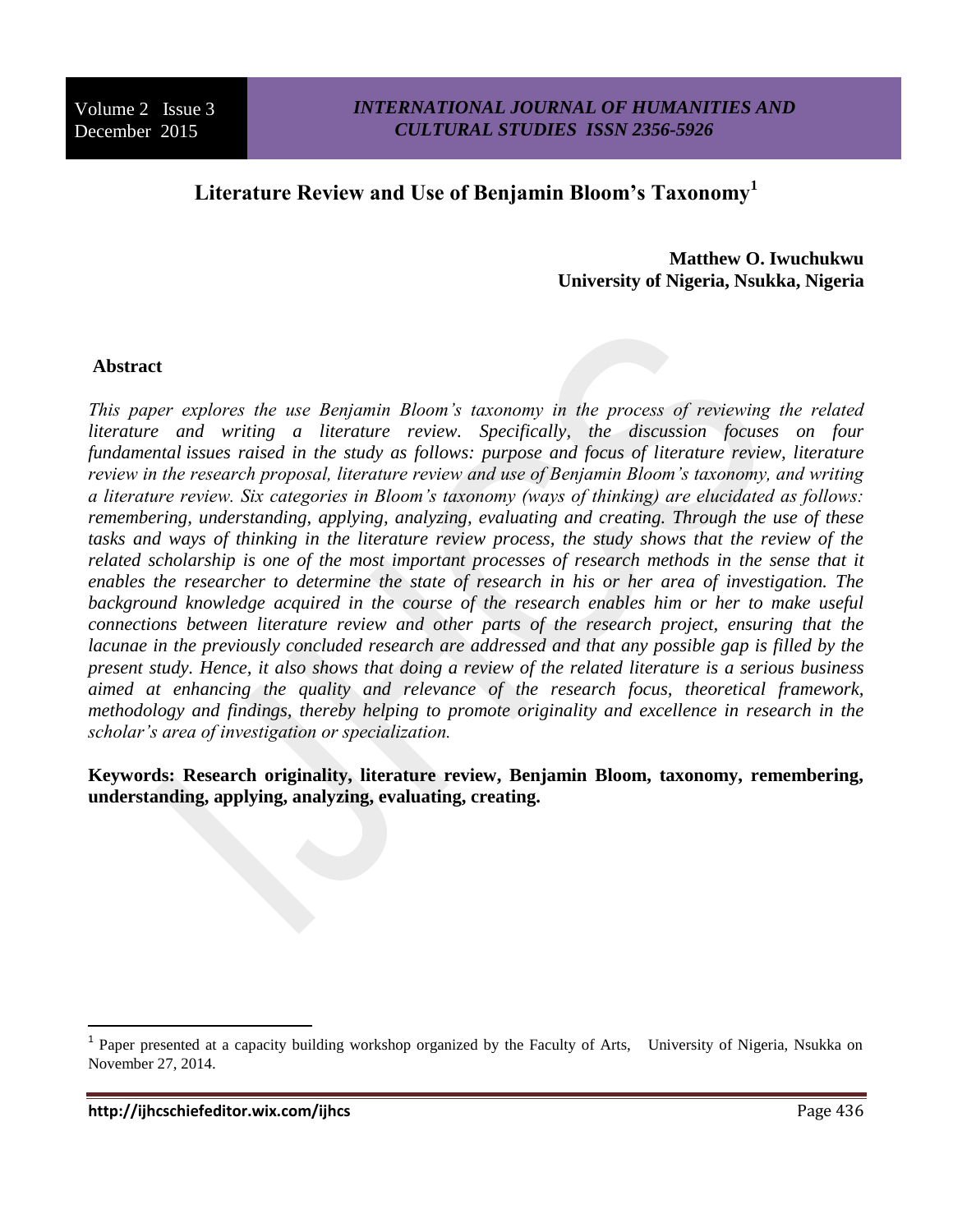#### **Introduction**

 In this paper, literature review or review of the relevant literature cannot be discussed without reference to research in tertiary institutions such as the University of Nigeria, Nsukka (UNN). Like their counterparts in other universities across the world, UNN lecturers and postgraduate students carry out research on a regular basis in various faculties such as arts, agriculture, business administration, education, engineering, law, medicine, pharmacy, social sciences, etc.

 Research is defined as a "methodical investigation into a subject in order to discover facts, to establish or revise a theory, or to develop a plan of action based on the facts discovered" (*Encarta Dictionary* 2009). Essentially, the purpose of research is to study a subject or product carefully with a view to discovering new facts about it. Hence, the close correlation between research and development in various fields of human endeavour. In French, *la recherche savante* in the university system refers to scholarly research in various disciplines in the arts, social sciences, pure and applied sciences. On this note, the National Universities Commission (NUC) organizes periodically *Nigerian Universities Research and Development Fair (NURESDEF)*. In 2010, the University of Nigeria (UNN) hosted the 4<sup>th</sup> Edition of NURESDEF Exhibition with the theme "Research and the Realization of Vision 20-2020" and the Faculty of Arts and others participated in the research exhibition (See Uguru and Ezeonu, 2010). In the university system, therefore, a good research project should have a clear and well focused literature review, aims and objectives, theoretical framework and methodology that are geared towards national and international development in line with the vision and mission of the institution.

 What is literature review? What role does it play in the research process? What is the role Benjamin Bloom's taxonomy in the process of reviewing the related literature and writing a literature review? This paper will try to proffer answers to these questions through our discussion on the use of Benjamin Bloom's taxonomy in the literature review process.

#### **Purpose and Focus of the Literature Review**

 What is the purpose of literature review or review of the related literature? Its purpose is to examine all previously published material in the researcher's area of investigation, that is, the contributions of other researchers in the area, thereby making it possible for the researcher to "introduce the reader to the subject [and] cite gaps that the present study would fill" (Adogbo and Ojo 2002: 35). In other words, according to Nwabueze (2009: 44), "the main aim is to the reader with the present state of scholarship in the area of investigation and assess their contribution to the advancement of knowledge in the area generally and on the topic particularly". With a focus on research previously concluded on a particular subject by different researchers, which include university lecturers and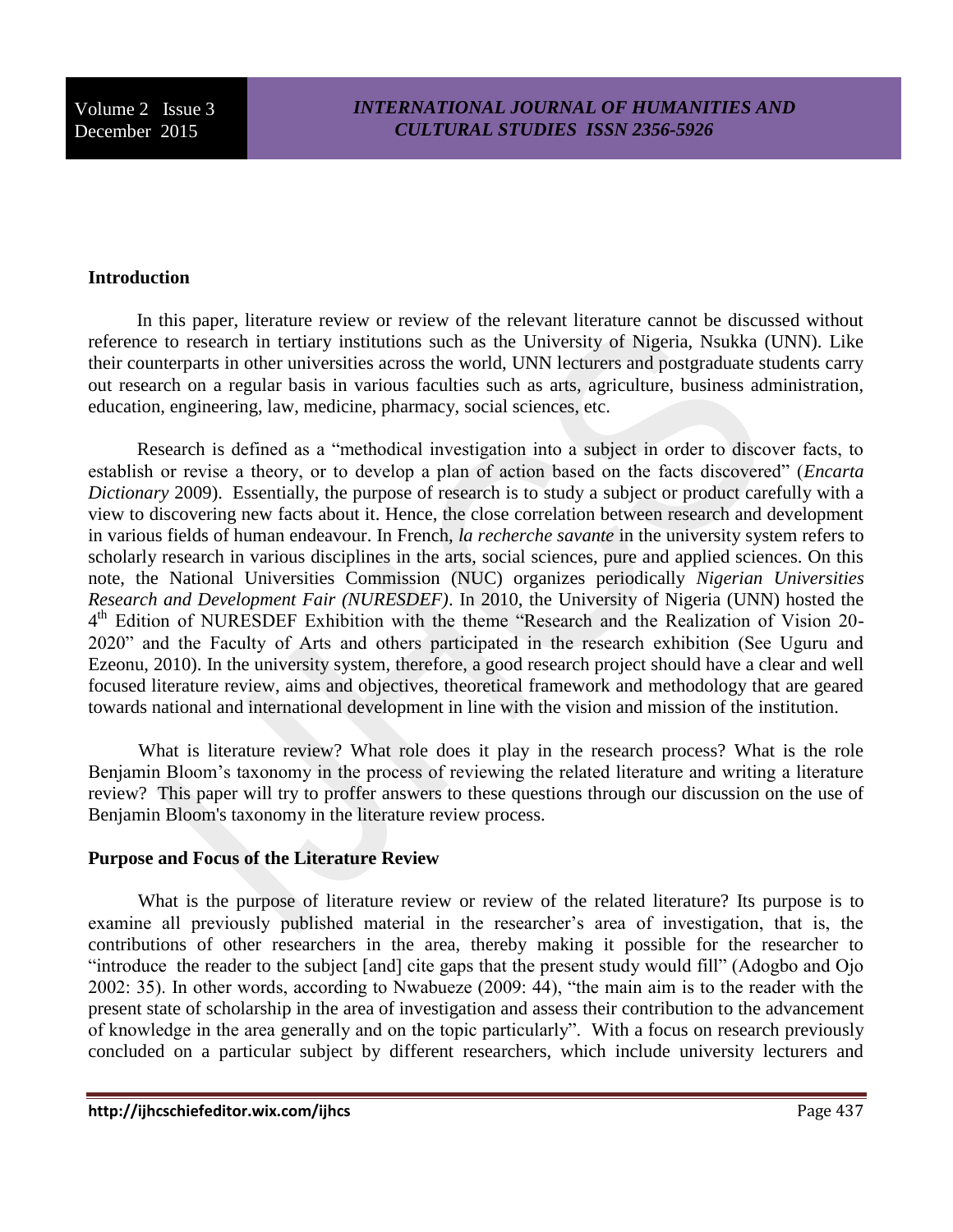postgraduate students in different parts of the world, the review of related literature enables the researcher to avoid *des sentiers battus* or "beaten tracks" in the proposed area of investigation:

> La recherche est une construction à long terme, tel un édifice auquel participe plusieurs architectes. C'est pourquoi il convient, avant d'ajouter sa propre pierre à l'édifice, d'examiner ce qui a été réalisé jusque-là […] étape préalable à toute nouvelle construction, afin que l'étudiant chercheur ne se trouve dans la situation inconfortable de celui qui refait à l'identique une étude déjà menée, parfois par des chercheurs bien plus chevronnés (Guidère 2004 : 27).

> Research is a long-term construction project like a mighty building under construction by several architects. For this reason, before getting involved in the construction work, the researcher needs to know what has been done in the area of investigation […]. It is the first step in every new construction project, and this ensures that the student researcher does not repeat any previously concluded study such as a research project already completed by more experienced scholars in the area. [*A translated version of the above text in French by the author of this paper*].

 Research is comparable to a long-term building project involving the activities of several participants as a team. In their *Playbook for Research Methods: Integrating Conceptual Frameworks and Project Management,* Shields and Rangarajan (2013) use "football as a metaphor to examine aspects of empirical research often overlooked in typical research methods texts" (electronic version). To participate effectively in the teamwork, the researcher has to demonstrate that he or she has adequate background knowledge in the area of investigation, that is, sufficient knowledge of the literature surrounding the topic. Dawson (2007: 59) clearly states as follows: "If there is other work which has covered this area, you need to show how your work will build on and add to the existing knowledge. Basically, you have to convince people that you know what you're talking about and that the research is important". On the other hand, if there is no previously published material in the area, you also have to say so, explaining how your proposed research will fill this gap.

 In other words, through a comprehensive analytical review of the related literature, the researcher elucidates the state of research in his or her area of investigation. The relevance of research is determined by the focus and quality of the literature review, among other important factors, given that "literature review is a text of a scholarly paper, which includes the current knowledge including substantive findings, as well as theoretical and methodological contributions to a particular topic. Literature reviews use secondary sources, and do not report new or original experimental work" (*http://*en.wikipedia.org/wiki/Literature\_review).

 On the issue of research focus in literary criticism, for instance, a topic like "Organization of Space in African Literature" appears to be too vast. This broad literary corpus (novels, short stories, poetry and drama written in various languages from different parts of Africa, from the colonial era to present) is rather inadequate and it would be quite difficult, if not impossible, to tackle the challenges of doing a good literature review in the proposed subject of investigation. Hence, it will be necessary to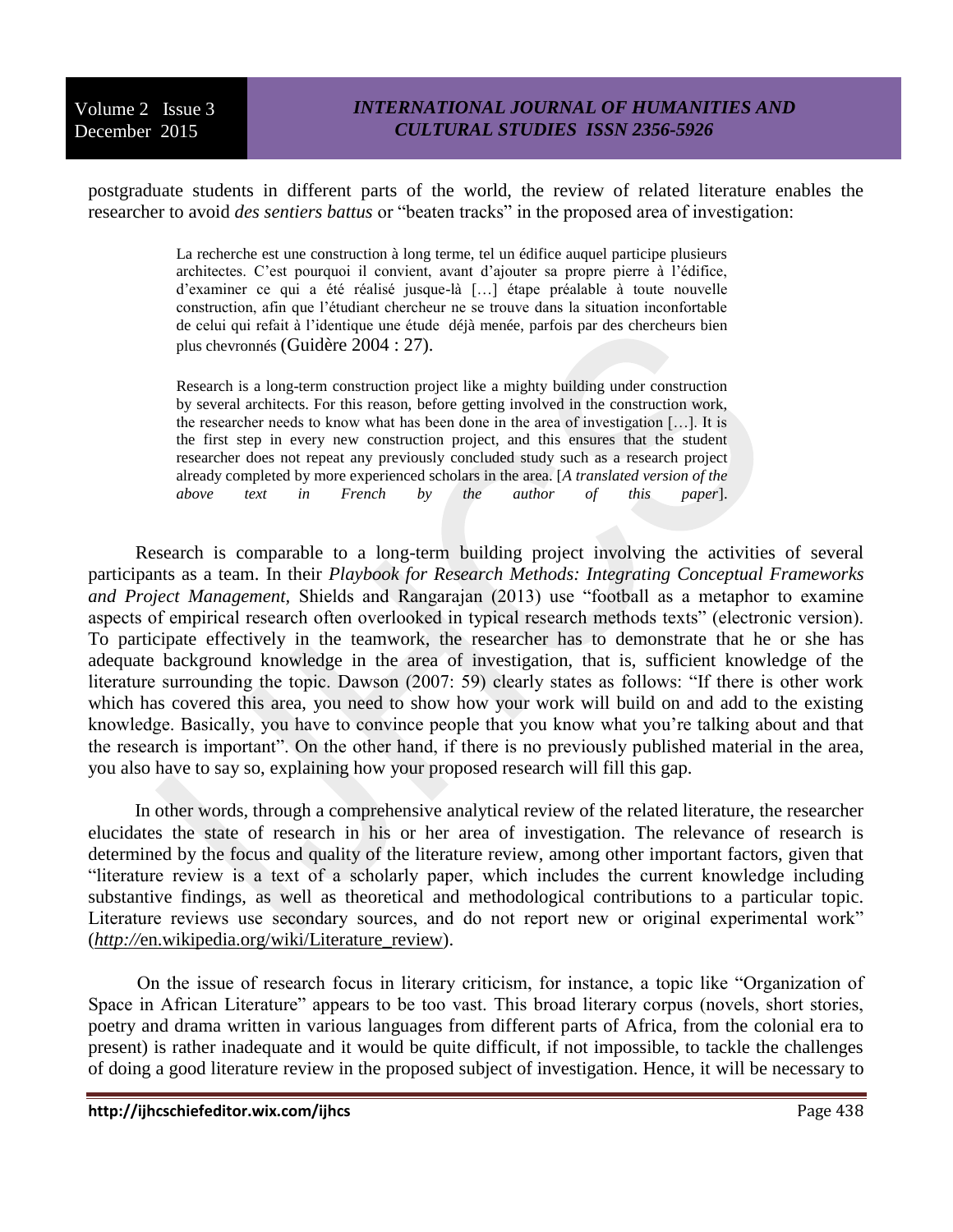adjust the topic and focus, situating them within the framework of literary production in a particular African sub-region, specific period and literary genre, for example: "Organization of Space and Political Discourse in Francophone West-African Novel: 1980-2010". We can see clearly that this topic delimits the scope of the previous one, and that it will go a long way in sharpening the focus and objectives of the research project.

## **Literature Review in the Research Proposal**

 Apparently, review of the related literature is one of the most important processes of the research methods. Hence, the researcher has to present a summary of the literature review in a dissertation or thesis proposal before proceeding to discuss it in a chapter of the research project. Nwabueze (2009: 40) rightly points out as follows: "There is need to provide a brief summary of major research previously concluded in the area of investigation. This will pave the way for a more comprehensive review of scholarship which will ultimately occupy a chapter in the proposed study. This brief review of related literature [in the proposal] stands as an assurance that the researcher is familiar with the state of research in the area of investigation".

## **Literature Review and Use of Benjamin Bloom's Taxonomy**

 Shields and Rangarajan (2013) and Granello (2001) make useful connections between the activities involved in the literature review process and "Benjamin Bloom's revised taxonomy of the cognitive domain". The latter comprises six interrelated ways of thinking applicable to the process of doing a literature review as follows: "Remembering, Understanding, Applying, Analyzing, Evaluating and Creating" [\(http://en.wikipedia.org/wiki/Literature\\_review\)](http://en.wikipedia.org/wiki/Literature_review). At this point, let us to discuss each of them in turn.

# **Remembering**

Remembering is the first category. It is the beginning of the literature review process which involves recognition, retrieval and collation of various sources of information on the subject of investigation such as books, journals, conference proceedings, dissertations and theses, bibliographic databases, the internet, etc. The expert researcher does not rely solely on the internet because a high proportion of the relevant material is not there, especially most journal articles, books, book chapters, monographs, conference proceedings, etc. On this note, Rugg and Petre (2007) state that "browsing alone runs the risk of missing key literature, but it does give you a chance to find something useful by serendipity" (50). Moreover, it is advisable to use the web carefully and sensibly for research purposes because anybody can publish information about a topic over the internet, and some of this information may be misleading or incorrect. Hence, the use of websites run by reputable and trustworthy organizations is strongly encouraged.

 Examining the above delimited topic "Organization of Space and Political Discourse in Francophone West-African Novel: 1980-2010", for example, a number of previous scholarly publications on the subject of investigation are available on the internet and library shelves as follows: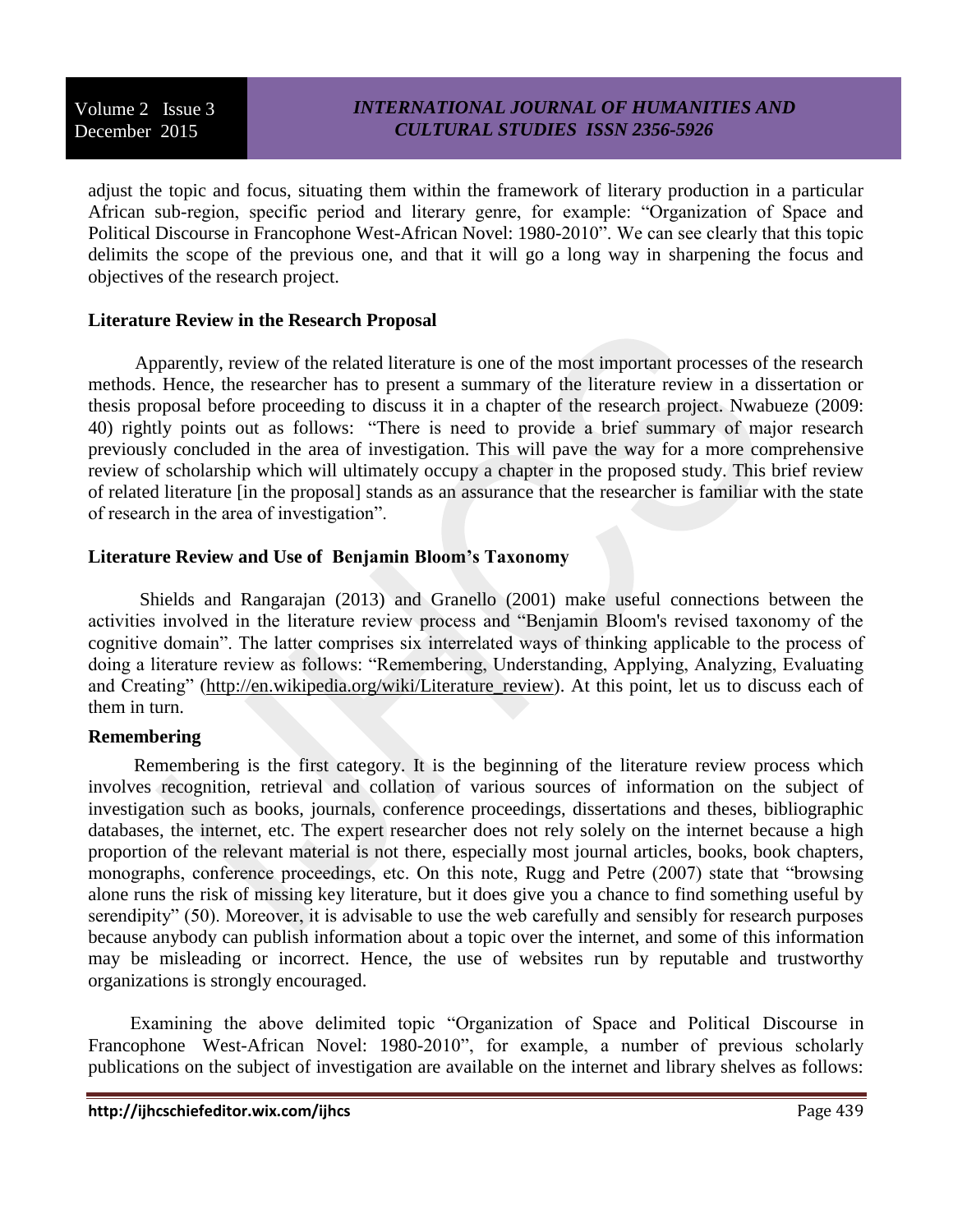# *INTERNATIONAL JOURNAL OF HUMANITIES AND CULTURAL STUDIES ISSN 2356-5926*

*L'Espace dans le roman africain francophone des origines à 1987* : *visions du monde et idéologies* by Iwuchukwu (1989/1991), a pioneer study on space in Francophone African literature or novel, followed by *L'Espace discursif du roman africain francophone post-colonial* by Paré (1996), *L'Espace dans le roman africain francophone contemporain: 1970-1990* by Paravy (1999), *L'Espace dans le roman africain francophone: valeurs, visions et ideologies* (2002), "Espace romanesque et discours politique dans *Une aube si fragile* d'Ibrahima Signaté*"* (2008) and "Functional Organization of Space and Discourse on Governance in Signaté's *Une aube si fragile* and ousmane's *15 ans, ça suffit!"* (2009) by Iwuchukwu, etc. Literature review in the proposed area of investigation should therefore explore all published books, chapters in books, conference proceedings and journal articles with a focus on space in literature, especially space in African literature, space in Francophone African literature, space in Francophone Caribbean literature, etc. with emphasis on the novel.

## **Understanding**

 A list of previously published books, journal articles and conference proceedings, etc. like those cited above are read and understood from the point of view of aims and objectives, theoretical framework, methodology, data analysis, research findings, lacunae and contribution to knowledge in the area of specialization or investigation. This second step is crucial in the literature review process in the sense that the understanding of the new terminology in these aspects of previously concluded work enables the researcher to equip himself or herself with the much needed background knowledge of the subject in the research project.

# **Applying**

 In Bloom's third category a*pplying,* the researcher makes connections between the previously published material and his or her larger research project. This exercise is facilitated by the understanding of the texts read, especially in the case of empirical research where the literature review will constitute a chapter. Equipped with the background knowledge of the subject of investigation at this stage, the researcher begins sharpening the theoretical and methodological orientations of the proposed study in line with its focus.

#### **Analyzing**

 At this point, the scholar has to identify, organize and analyze different parts of the scholarly material under review in a coherent order. A critical analysis of the related literature enhances the relevance and quality of citation, acknowledgement of sources, logical presentation of ideas, thoughts and arguments in the chapter dealing with literature review and subsequent chapters of the research project. In other words, the fourth category, *analyzing*, enables the scholar to present a feasible research outline and to develop frameworks for a comprehensive analysis in the proposed study.

# **Evaluating**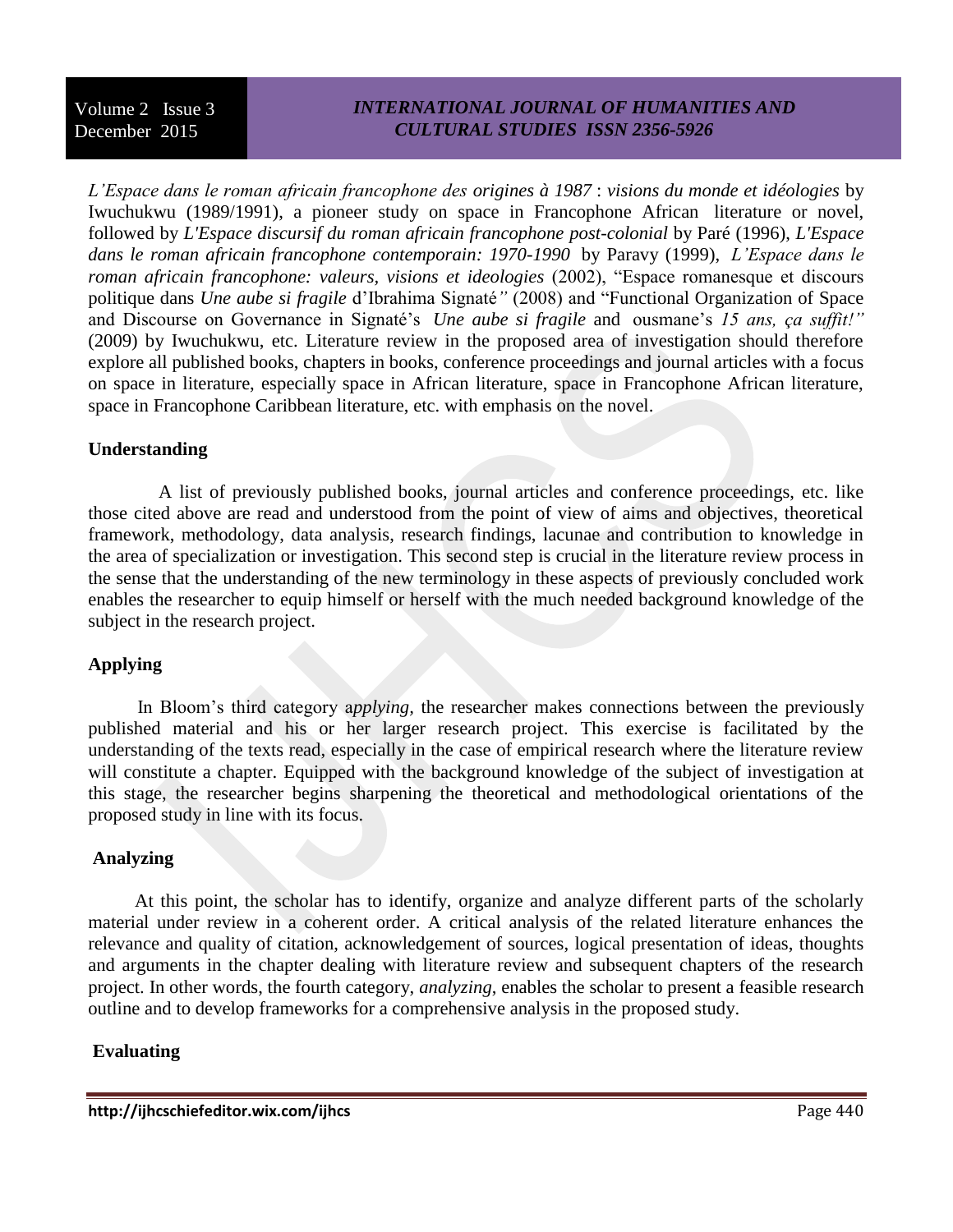The fifth step in Bloom's taxonomy, *evaluating*, enables the researcher to make a comprehensive and systematic critical appraisal of the relevant scholarly material analyzed with a view to pointing out the strengths and weaknesses or lacunae in the theoretical framework, methodology, findings, presentation of ideas, thoughts and arguments, as well as in the structure, written expression, documentation methods or styles, etc.

## **Creating**

 *Creating* is the last category but not the least in Benjamin Bloom's taxonomy. Apparently, this final step is one of the most important in the literature review process because, as the term *creating* suggests, the special skills developed in the above tasks and ways of thinking inject a measure of creativity and originality into the process of doing a literature review. The importance of creativity in empirical research is highlighted in *A Playbook for Research Methods: Integrating Conceptual Frameworks and Project Management* (Shields and Rangarajan 2013: Ch.8).

 The creativity of the researcher at this stage will determine somewhat the quality and relevance of the proposed study. The researcher is capable of injecting metacognition into the literature review process. This will enable him or her to identify any possible gap, find and formulate a fresh and original research question, and make connections between the literature review and other parts of the research project.

#### **Writing a Literature Review**

 Following the last category in Benjamin Bloom's taxonomy, the researcher proceeds to write a comprehensive and systematic literature review as an integral part of the proposed study, adopting an appropriate method of organizing the scholarly material collected as well as the points noted for the review. Nwabueze (2009: 44-46 ) stresses the need to make a logical presentation of the material by taking into consideration four organizational methods, discussing each of them in turn: "chronological arrangement, thematic arrangement, methodological arrangement and categorical arrangement".

# **Conclusion**

 In this paper, we discussed the process of doing a literature review through the use of Benjamin Bloom's taxonomy (ways of thinking) as follows: remembering, understanding, applying, analyzing, evaluating and creating. The study explored the use of the six categories in Bloom's taxonomy, showing that literature review is one of the most important processes of the research methods in the sense that it enables the researcher to determine the state of research in his or her area of investigation. The background knowledge acquired in the course of the research enables him or her to make connections between literature review and other parts of the proposed research, ensuring that the lacunae in the previously concluded research are addressed and that any possible gap is filled by the present study.

 Hence, the study has shown that doing a review of the related literature is a serious business aimed at enhancing the quality and relevance of the research focus, theoretical framework,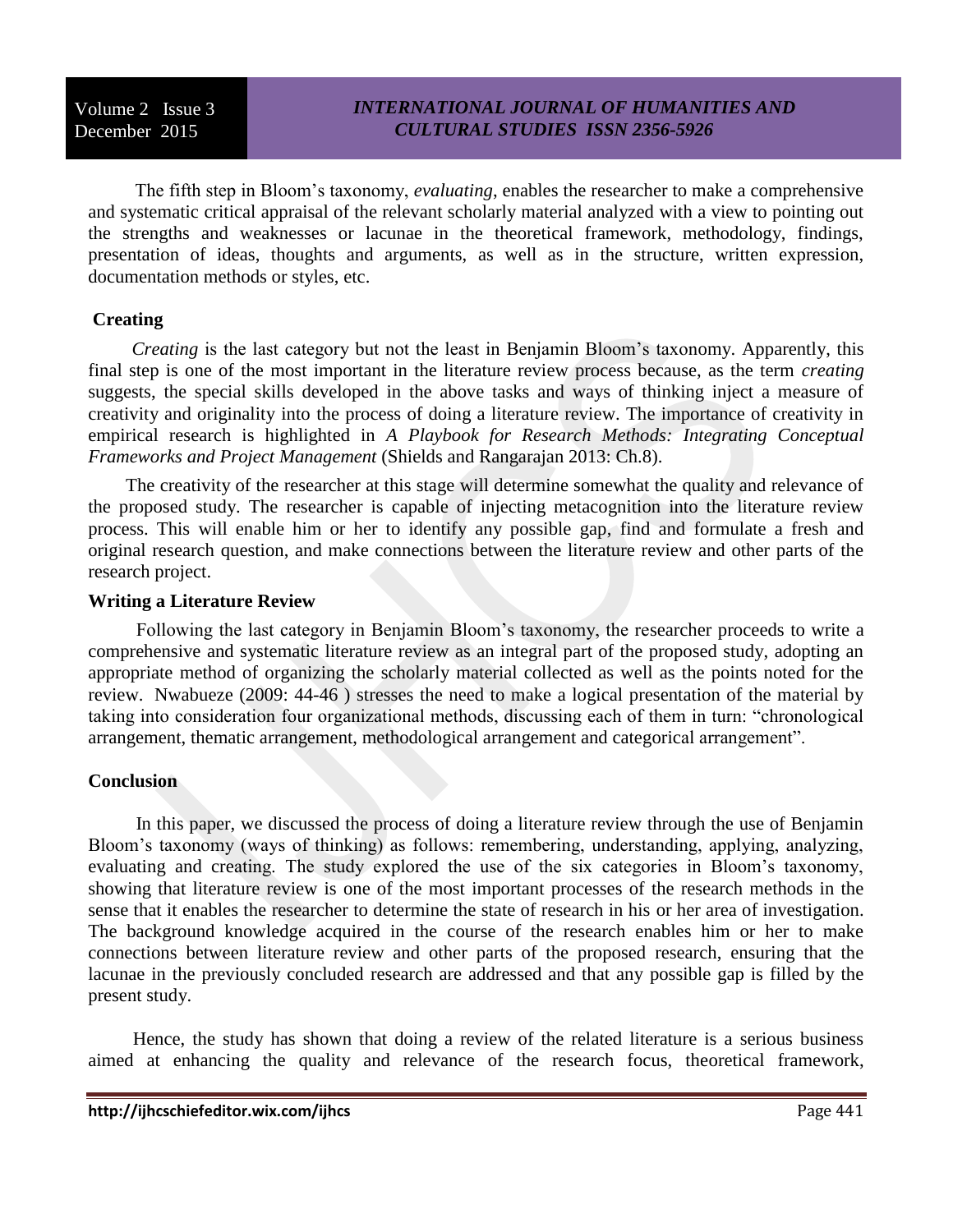# *INTERNATIONAL JOURNAL OF HUMANITIES AND CULTURAL STUDIES ISSN 2356-5926*

methodology and findings, thereby helping to promote originality and excellence in research in the scholar's area of investigation or specialization.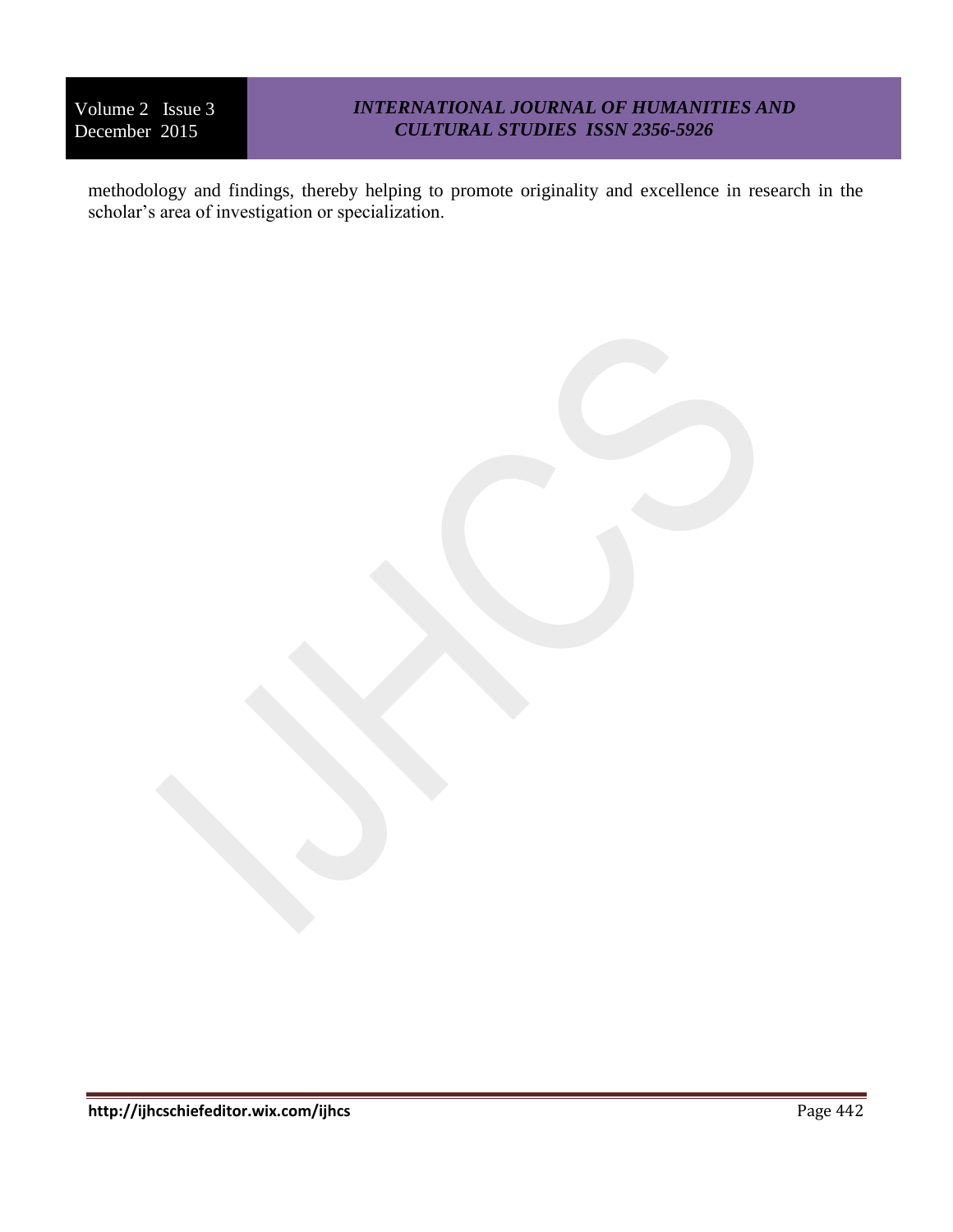#### **References**

-Adogbo, Michael P. and Ojo, Crowder E. *Research Methods in the Humanities.* Lagos: Malthouse Press Ltd., 2003.

-Dawson, Dr. Catherine. *A Practical Guide to Research Methods*. Begbroke, Oxford: How To Books Ltd., 2007.

-*Encarta Dictionary*, Electronic Version, 2009.

-Granello, D. H. "Promoting cognitive complexity in graduate written work: Using Bloom's Taxonomy as a Pedagogical Tool to improve Literature Reviews." *Counselor Education and Supervision* 40, 292- 307, 2001.

-Guidère, Mathieu. *Méthodologie de la recherche*. Paris : Editions Ellipses, 2004.

*http://*[en.wikipedia.org/wiki/Literature\\_review.](http://en.wikipedia.org/wiki/Literature_review)

[http://www.amicus.collectionscanada.gc.ca](http://www.amicus.collectionscanada.gc.ca/)

-Iwuchukwu, Matthew O. "Functional Organization of Space and Discourse on Governance in Signaté's *Une aube si fragile* and Ousmane's *15 ans, ça suffit!"*, 2009. http://www.unileipzig.de/~ecas2009.

\_\_\_\_\_\_\_\_\_\_\_ "Espace romanesque et discours politique dans *Une aube si fragile* d'Ibrahima Signaté ", *Nsukka Journal of the Humanities*, No.17, 2008, pp. 200-209.

\_\_\_\_\_\_\_\_\_\_\_ *L'Espace dans le roman africain francophone: valeurs, visions et idéologies.* Okigwe: Fasmen Educational and Research Publications (FERP), 2002.

\_\_\_\_\_\_\_\_\_\_\_ *L'Espace dans le roman africain francophone des origines à1987* : *visions du monde et idéologies.* Ottawa : National Library of Canada/Bibliothèque nationale du Canada, 1991. PhD thesis defended at the Université de Sherbrooke (Quebec, Canada) in 1989.

-Nwabueze, Emeka. *Research Methods An Integrated Approach.* Enugu: ABIC Books & Equip. Ltd., 2009.

-Paravy, Florence. *L'Espace dans le roman africain Francophone contemporain: 1970-1990*. Paris: L'Harmattan, 1999.

-Paré, Joseph. *L'Espace discursif du roman africain francophone post-colonial*. Ottawa: National Library of Canada, 1996.

-Rugg, Gordon and Marian, Petre. *A Gentle Guide to Research Methods*. Berkshire: Open University Press, 2007.

**http://ijhcschiefeditor.wix.com/ijhcs** Page 443